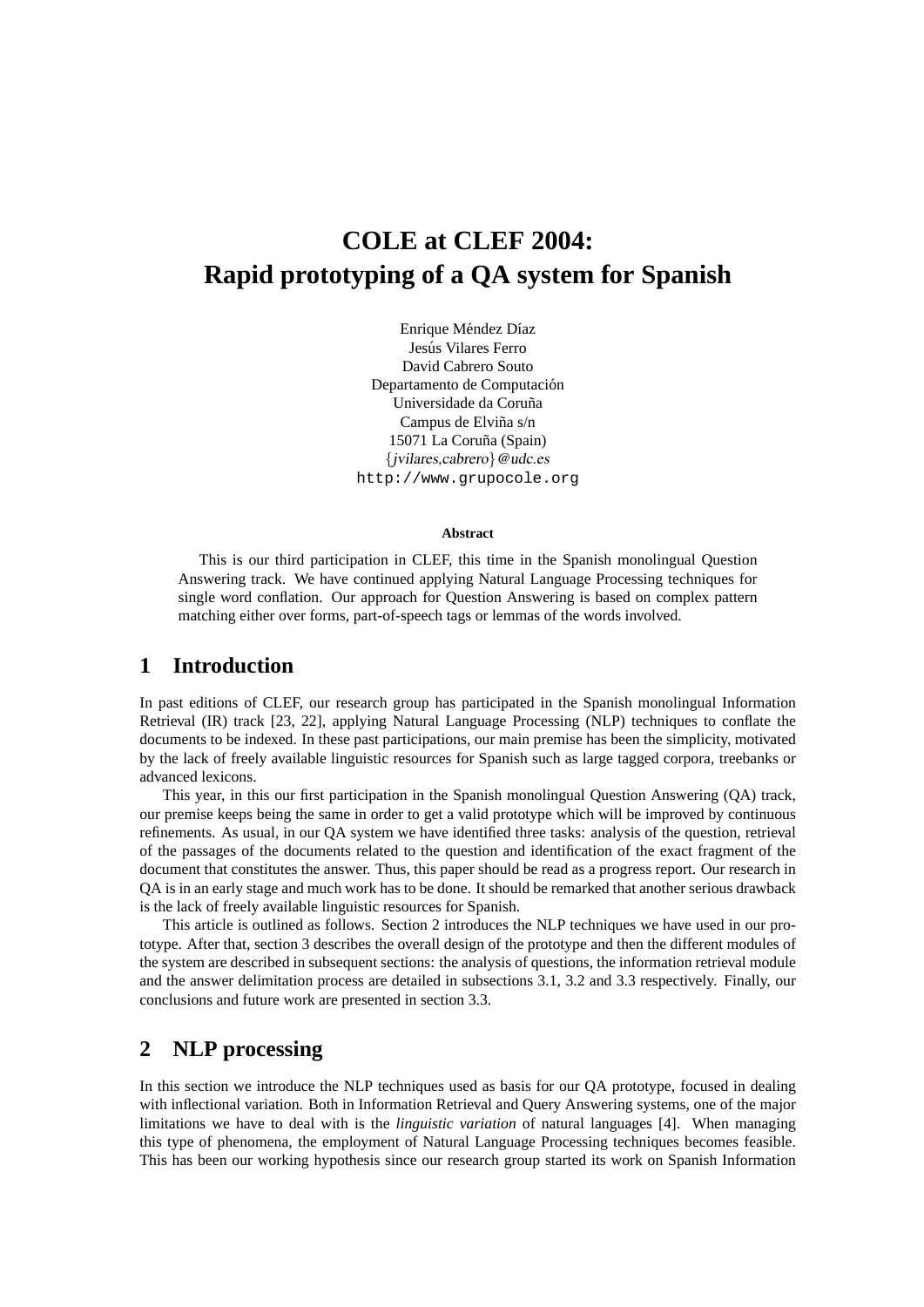Retrieval time ago, and it keeps being our working hypothesis now we have started working on Spanish Query Answering.

Our proposal in this our first participation in the Spanish QA track, consists on the employment of lemmatization for solving the *inflectional variation* of documents instead of classical approaches such as stemming.

The effectiveness of *stemming* is dependent on the morphology of the language, this way, when processing languages with complex morphology and a high number of irregularities the performance of stemmers becomes irregular [4, 7]. In the case of Spanish, there exist inflectional modifications at multiple levels (gender and number for nouns and adjectives, and person, mood, time and tense for verbs) and with many irregularities [24]: for nouns and adjectives, more than 20 variation groups for gender inflection and more than 10 variation groups for number inflection have been identified; for verbs, 3 regular groups and almost 40 irregular groups have been identified, each group containing more than 100 inflected forms. This level of complexity cannot be managed only through stemming. Moreover, stemming can also cause problems for NLP systems by causing the loss of information needed in further processing [16], as in the case of Query Answering.

This way, lemmatization shows itself as an advisable alternative to stemming, since it can manage properly these complex phenomena of Spanish with no losses of information. The encouraging results obtained in the Spanish monolingual IR track [23, 22] support this choice.

The lemmatization process is performed in two steps: a first phase of preprocessing and a second phase of part-of-speech tagging and lemmatization, properly speaking.

### **2.1 Preprocessing**

One of the most important prior tasks in NLP is *text segmentation*, the task of dividing a text into linguistically meaningful units —words (*tokenization*) and sentences (*sentence segmentation*)—, since the words and sentences identified at this stage are the fundamental units passed to further processing stages, such as part-of-speech taggers, Information Retrieval systems, Question Answering systems, etc [18]. Nevertheless, this stage is often obviated in many current applications, which assume that input texts are already segmented correctly in *tokens* or high level information units. This working hypothesis is not realistic due to the heterogeneous nature of the application texts and their sources, and it results in erroneous behaviors during further processing.

This way, preprocessing is an indispensable task in practice, and it can involve processes which are much more complex than the simple identification of the different sentences in the text and each of their individual components. For this reason, we have developed a linguistically-motivated preprocessor module for Spanish [10, 5] in order to perform tasks such as format conversion, tokenization, sentence segmentation, morphological pretagging, contraction splitting, separation of enclitic pronouns from verbal stems, expression identification, numeral identification and proper noun recognition.

#### **2.2 Tagging and lemmatization**

Once the text has been preprocessed, the output generated by our preprocessor —the words and sentences which form the text— is then taken as input by our tagger-lemmatizer, MrTagoo [8], although any similar high-performance tool could be used instead. MrTagoo is based on a second order Hidden Markov Model (HMM), whose elements and procedures of estimation of parameters are based on Brant's work [6], and also incorporates certain capabilities which led to its use in our system. Such capabilities include a very efficient structure for storage and search —based on finite-state automata [9]—, management of unknown words, the possibility of integrating external dictionaries in the probabilistic frame defined by the HMM [11], and the possibility of managing ambiguous segmentations [12]

Nevertheless, these kind of tools are very sensitive to spelling errors, as, for example, in the case of sentences written completely in uppercase —e.g., news headlines and subsection headings—, which cannot be correctly managed by the preprocessor and tagger modules. For this reason, when documents are processed in order to be indexed, the initial output of the tagger is processed by an *uppercase-tolowercase* module [23] in order to process uppercase sentences, converting them to lowercase and restoring the diacritical marks when necessary.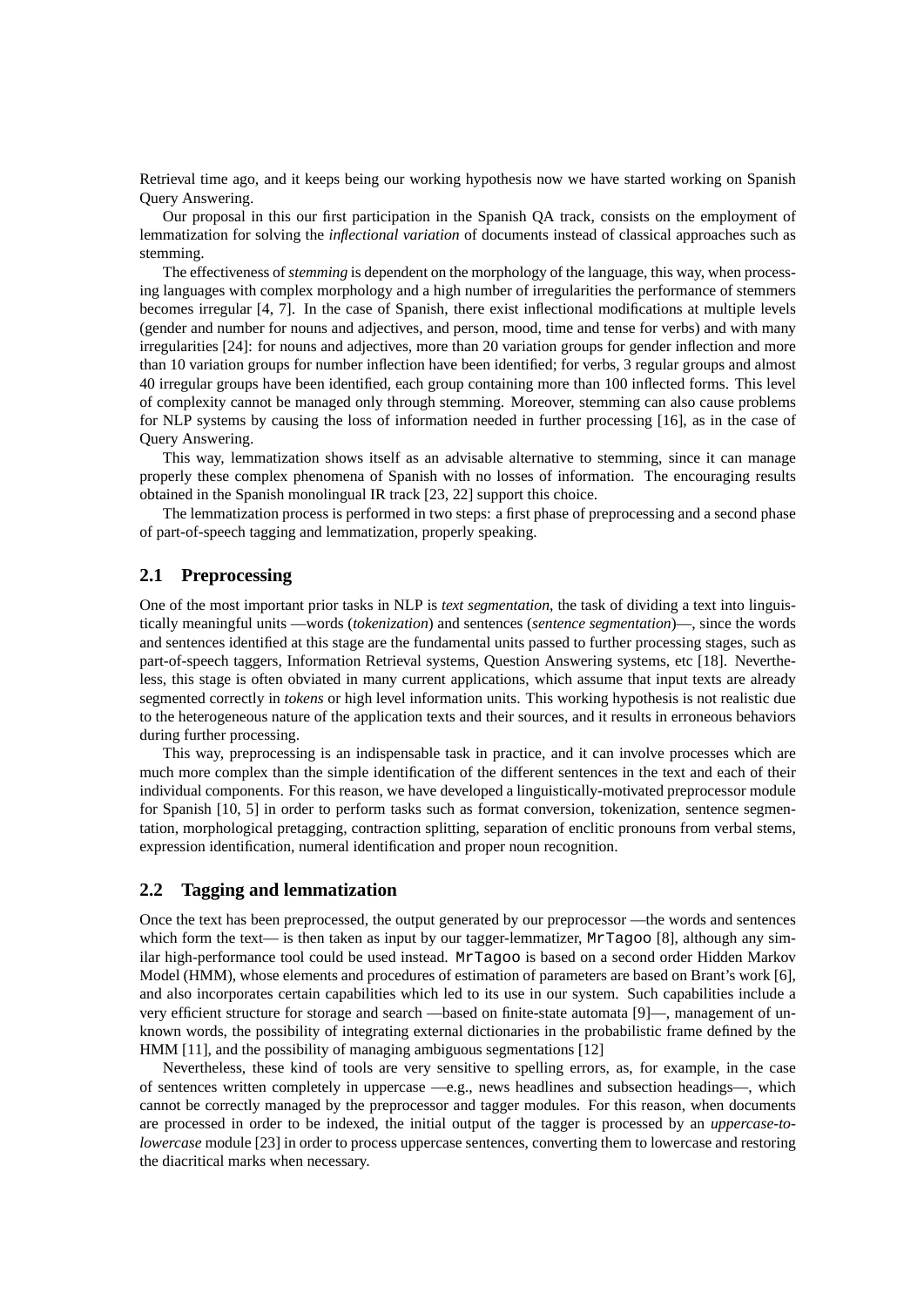# **3 Architecture**

The overall architecture of our prototype is composed of three main modules: question processing, realted passage retrieval and answer extraction. The first module analyzes the query obtaining a list of keywords, then the next module takes that list and performs a mostly conventional information retrieval process obtaining a list of paragraphs expected to contain the answer. Finally, the last module takes such paragraphs and extracts the answer from them. At the first stages of the prototype we are focusing on question processing and information retrieval for serveral reasons:

- Simplicity is a premise.
- Once the system is capable of returning to the user a paragraph contaning the right answer, the average user will find the system satisfactory.
- If you cannot find the paragraph containing the answer, you cannot extract it.

#### **3.1 Question Processing**

For question processing we are usign some kind of simplified shallow parsing [3]. This parsing is made at two levels: lemmatization and pattern matching. The result of the pattern matching phase is a list of keywords to be used in order to search relevant documents.

This way, the first step of the process consists on tagging and lemmatazing the question usign our *preprocessor* and out tagger-lemmatizer, Mr Taggo, as it has been previously described in section 2. Once the question has been tagged and lemmatized, the keyword selection process is performed by means of pattern matching. In a previous study we have identified different categories of questions, such as:

```
> Quién ser ... ? / Who be ... ?
> Ouién ... ? / Who ... ?
> D´onde ... ? / Where ... ?
```
Each category has associated a list of patterns composed of tags and/or words. For each taggged question, the system goes through this list of patterns till one of them matches and the keywords matched are extracted.

Our first prototype uses all the keywords extracted from the query. This approach showed a poor performance, since only in 25% of the cases leaded to the retrieval of paragraphs containing the answer. To overcome this problem, our next prototype will reduce the specificity of the querys by removing useless elements from the list of keywords.

#### **3.2 Passage retrieval**

At this stage of the process, the system performs a mostly conventional IR task on the set of available documents in order to retrive the portions of documents supposed to contain the answer. As usual this requires that the documents were indexed before the system becomes operative.

In order to identify the candidate documents which are relevant to a given question in which we will look for the answer, a *Passage Retrieval* (PR) approach has been used [14, 17] in order to delimit not only the relevant document but also the relevant portion of text. This way, documents are splitted into passages made up by three sentences, with an overlap factor of two sentences<sup>1</sup>. We found that using passage retrieval instead of document retrieval overcomes two main disadvantages:

- The search engine would find as relevants documents that containts most of the keywords of our query, even when those keywords are sparse in the document. That situation probably means that the document does not contain the answer. On the other hand, when keywords are close enough the answer will be eventually in the same part of the document.
- It is more difficult to extract the answer from a document than from a small part of it.

<sup>&</sup>lt;sup>1</sup>That is, first passage contains sentence 1 to 3, second passage contains from sentence 2 to 4, and so on.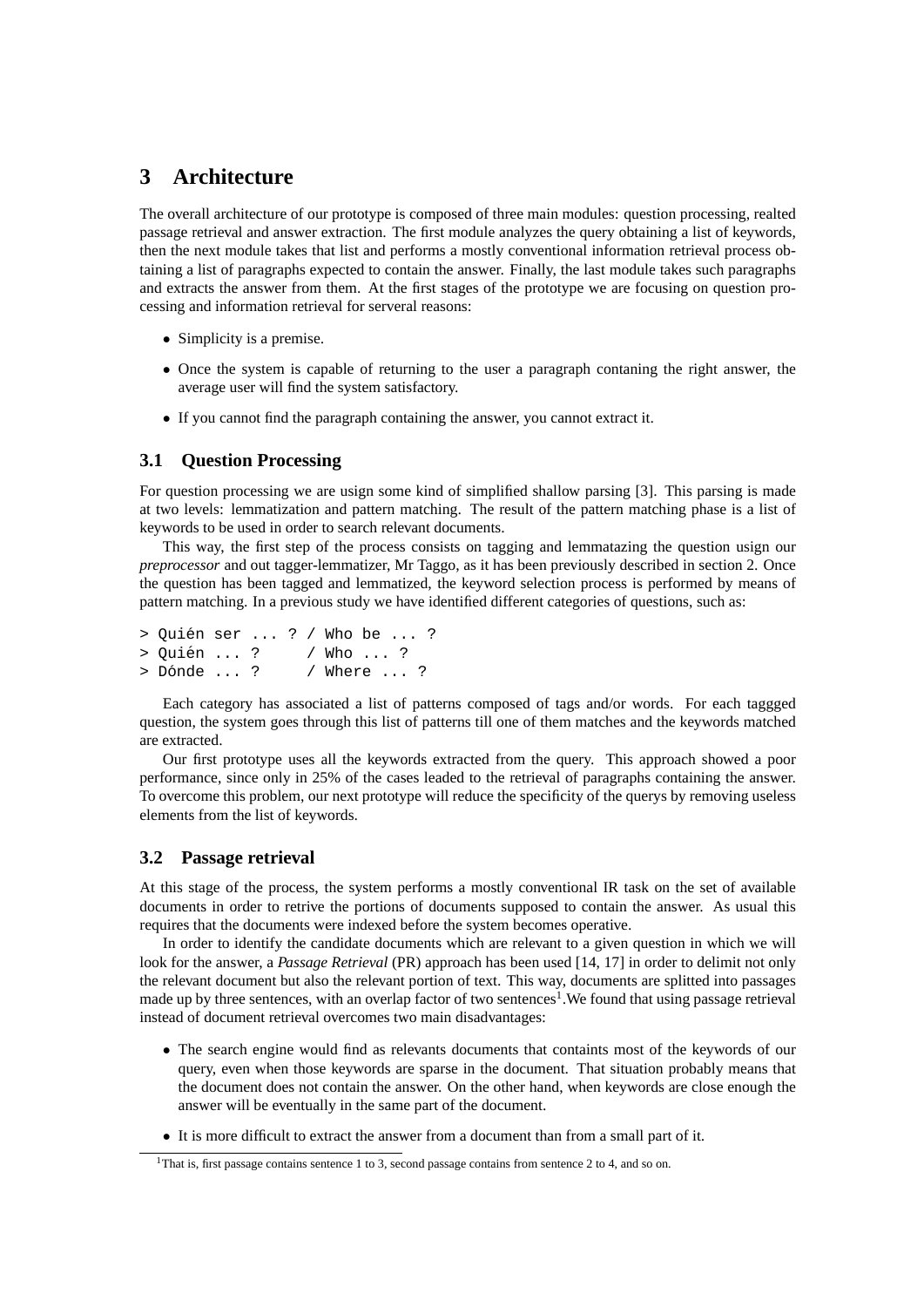As in our previous contributions to CLEF IR Spanish Monolingual Track [23, 22], text is conflated through lemmatization in order to solve the problems derived from inflection in Spanish. This way, once text has been tagged and lemmatized, the lemmas of the *content words*[13] —nouns, verbs and adjectives are extracted to be indexed, since they contain the main semantics of the text [13, 15]. Before indexing, the terms obtained are converted to lowercase and their spelling signs are eliminated in order to reduce typographical errors.

The resulting conflated text is indexed using the probabilistic engine ZPrise [1], employing the Okapi BM25 weight scheme [19] with the constants defined in [20] for Spanish ( $b = 0.5$ ,  $k_1 = 2$ ). The stopword list used was obtained by lemmatizing the content words of the Spanish stopword list provided with the well-known indexing engine SMART [2].

#### **3.3 Answer extraction**

The answer extraction module takes the list of paragrahs retrived by the previuos module and tries to extract the answer to the question formulated by the user. Currently, this module is quite naive and simply tries to find a coherent answer near the keywords extracted from the question. Work is in progress in order to improve this module. We achive this goal we intend to develop several methods to extract the answer. Each method will select some answer candidates and a vote system will be used to choose the best one. The methods currently scheduled are:

- At first module determine the answer type and use that information to select the probable answer.
- Use word distances. A suitable implemtation [21] is in progress.

# **Conclusions and future directions**

We have built a small prototype using the tools created for IR tasks and new ones specifically developed for QA tasks. As expected for an early prototype, it is far from optimal, showing an irregular performance. However we find the desgin architecture good enough. Regarding to the modules, futher experimentation with the question processign module has showed that our approach works fine, but new improvements are desirable. Regarding to the passage retrieval module, NLP techniques proved quite usefull once again. Finally, the answer extraction module needs futher research and new approaches in order to get satisfactory results. Also a new approach, based on the employment of a locality-based retriebal model [21] is being considered in order to locate the relevant portion of the docuement with a higher degree of precision.

## **Acknowledgements**

The research reported in this article has been partially supported by Ministerio de Ciencia y Tecnología (HF2002-81), FPU grants of Secretaría de Estado de Educación y Universidades (AP2001-2545), Xunta de Galicia (PGIDIT02PXIB30501PR and PGIDIT02SIN01E) and Universidade da Coruña.

## **References**

- [1] http://www.itl.nist.gov/iaui/894.02/works/papers/zp2/zp2.html (site visited August 2004).
- [2] ftp://ftp.cs.cornell.edu/pub/smart (site visited August 2004).
- [3] Steven Abney. Partial parsing via finite-state cascades. *Natural Language Engineering*, 2(4):337–344, 1997.
- [4] Avi Arampatzis, Th. P. van der Weide, P. van Bommel, and C.H.A. Koster. Linguistically-motivated information retrieval. In *Encyclopedia of Library and Information Science*, volume 69, pages 201– 222. Marcel Dekker, Inc, New York-Basel, 2000.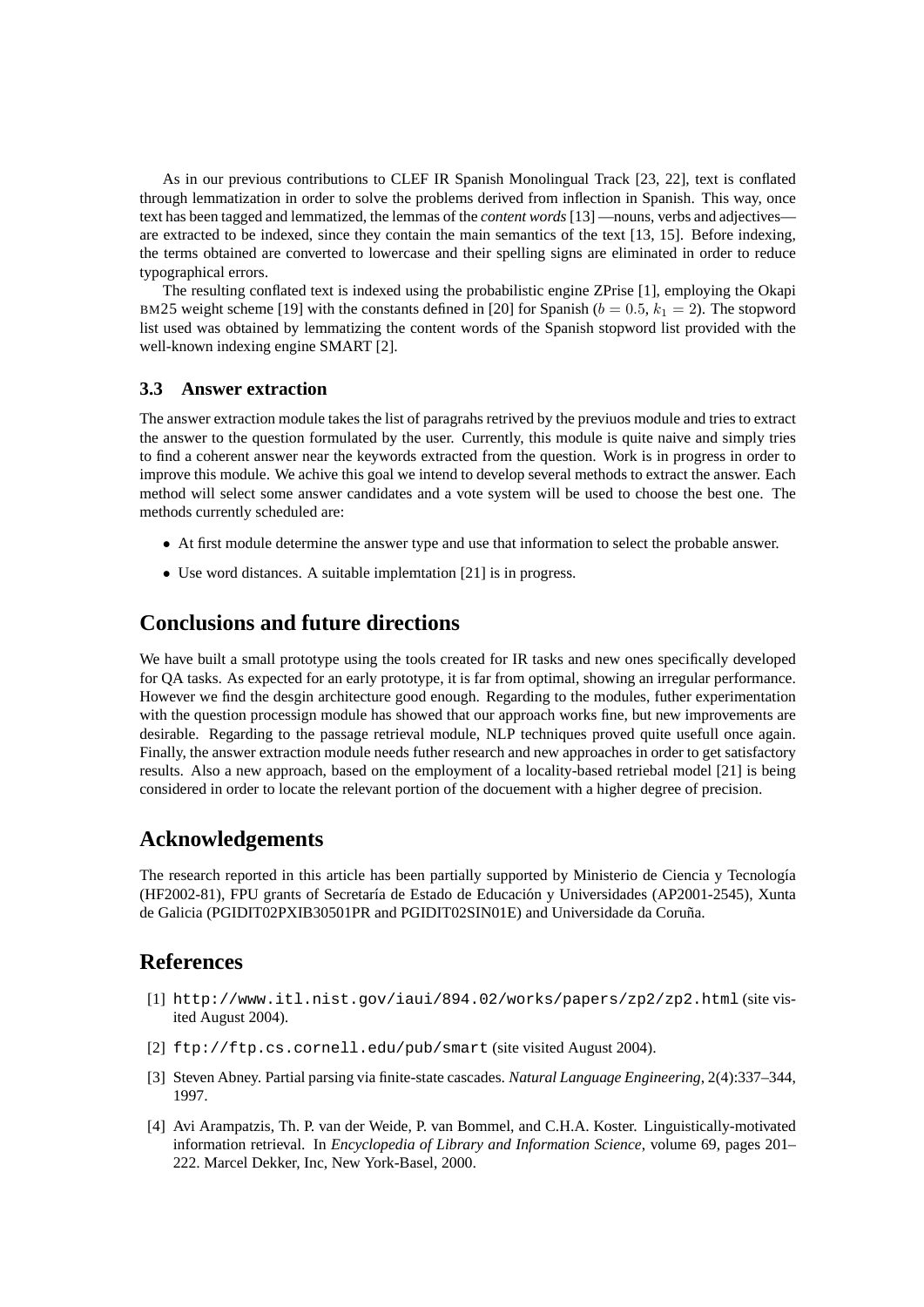- [5] Fco. Mario Barcala, Jesús Vilares, Miguel A. Alonso, Jorge Graña, and Manuel Vilares. Tokenization and proper noun recognition for information retrieval. In *3rd International Workshop on Natural Language and Information Systems (NLIS 2002), September 2-3, 2002. Aix-en-Provence, France*, Los Alamitos, California, USA, 2002. IEEE Computer Society Press.
- [6] Thorsten Brants. TNT a statistical part-of-speech tagger. In *Proceedings of the Sixth Applied Natural Language Processing Conference (ANLP'2000)*, Seattle, WA., 2000.
- [7] Carlos G. Figuerola, Raquel Gómez, Angel F. Zazo Rodríguez, and José Luis Alonso Berrocal. Stemming in Spanish: A first approach to its impact on information retrieval. In Carol Peters, editor, *Results of the CLEF 2001 Cross-Language System Evaluation Campaign, Working Notes for the CLEF 2001 Workshop, 3 September, Darmstadt, Germany*, 2001.
- [8] Jorge Grana. ˜ *Tecnicas de An ´ alisis Sint ´ actico Robusto para la Etiquetaci ´ on del Lenguaje Natural ´* . PhD thesis, Departamento de Computación, Universidade da Coruña, A Coruña, Spain, December 2000.
- [9] Jorge Graña, Fco. Mario Barcala, and Miguel A. Alonso. Compilation methods of minimal acyclic automata for large dictionaries. In Bruce W. Watson and Derick Wood, editors, *Proc. of the 6th Conference on Implementations and Applications of Automata (CIAA 2001)*, pages 116–129, Pretoria, South Africa, July 2001.
- [10] Jorge Graña, Fco. Mario Barcala, and Jesús Vilares. Formal methods of tokenization for part-ofspeech tagging. In Alexander Gelbukh, editor, *Computational Linguistics and Intelligent Text Processing*, volume 2276 of *Lecture Notes in Computer Science*, pages 240–249. Springer-Verlag, Berlin-Heidelberg-New York, 2002.
- [11] Jorge Graña, Jean-Cédric Chappelier, and Manuel Vilares. Integrating external dictionaries into stochastic part-of-speech taggers. In Galia Angelova, Kalina Bontcheva, Ruslan Mitkov, Nicolas Nocolov, and Nokolai Nikolov, editors, *EuroConference Recent Advances in Natural Language Processing. Proceedings*, pages 122–128, Tzigov Chark, Bulgaria, 2001.
- [12] Jorge Graña Gil, Miguel A. Alonso Pardo, and Manuel Vilares Ferro. A common solution for tokenization and part-of-speech tagging: One-pass Viterbi algorithm vs. iterative approaches. In P. Sojka, I. Kopeček, and K. Pala, editors, *Text, Speech and Dialogue*, volume 2448 of *Lecture Notes in Computer Science*, pages 3–10. Springer-Verlag, Berlin-Heidelberg-New York, 2002.
- [13] Christian Jacquemin and Evelyne Tzoukermann. NLP for term variant extraction: synergy between morphology, lexicon and syntax. In Tomek Strzalkowski, editor, *Natural Language Information Retrieval*, volume 7 of *Text, Speech and Language Technology*, pages 25–74. Kluwer Academic Publishers, Dordrecht/Boston/London, 1999.
- [14] M. Kaszkiel and J. Zobel. Effective ranking with arbitrary passages. *Journal of the American Society of Information Science*, 52(4):344–364, 2001.
- [15] Cornelis H. A. Koster. Head/modifier frames for information retrieval. In Alexander Gelbukh, editor, *Computational Linguistics and Intelligent Text Processing*, volume 2945 of *Lecture Notes in Computer Science*, pages 420–432. Springer-Verlag, Berlin-Heidelberg-New York, 2004.
- [16] Gerald Kowalski. *Information Retrieval Systems: Theory and Implementation*. The Kluwer international series on Information Retrieval. Kluwer Academic Publishers, Boston-Dordrecht-London, 1997.
- [17] Fernando Llopis, José L. Vicedo, and Antonio Ferrández. IR-n system at CLEF-2002. In Carol Peters, Martin Braschler, Julio Gonzalo, and Martin Kluck, editors, *Advances in Cross-Language Information Retrieval*, volume 2785 of *Lecture Notes in Computer Science*, pages 291–300. Springer-Verlag, Berlin-Heidelberg-New York, 2003.